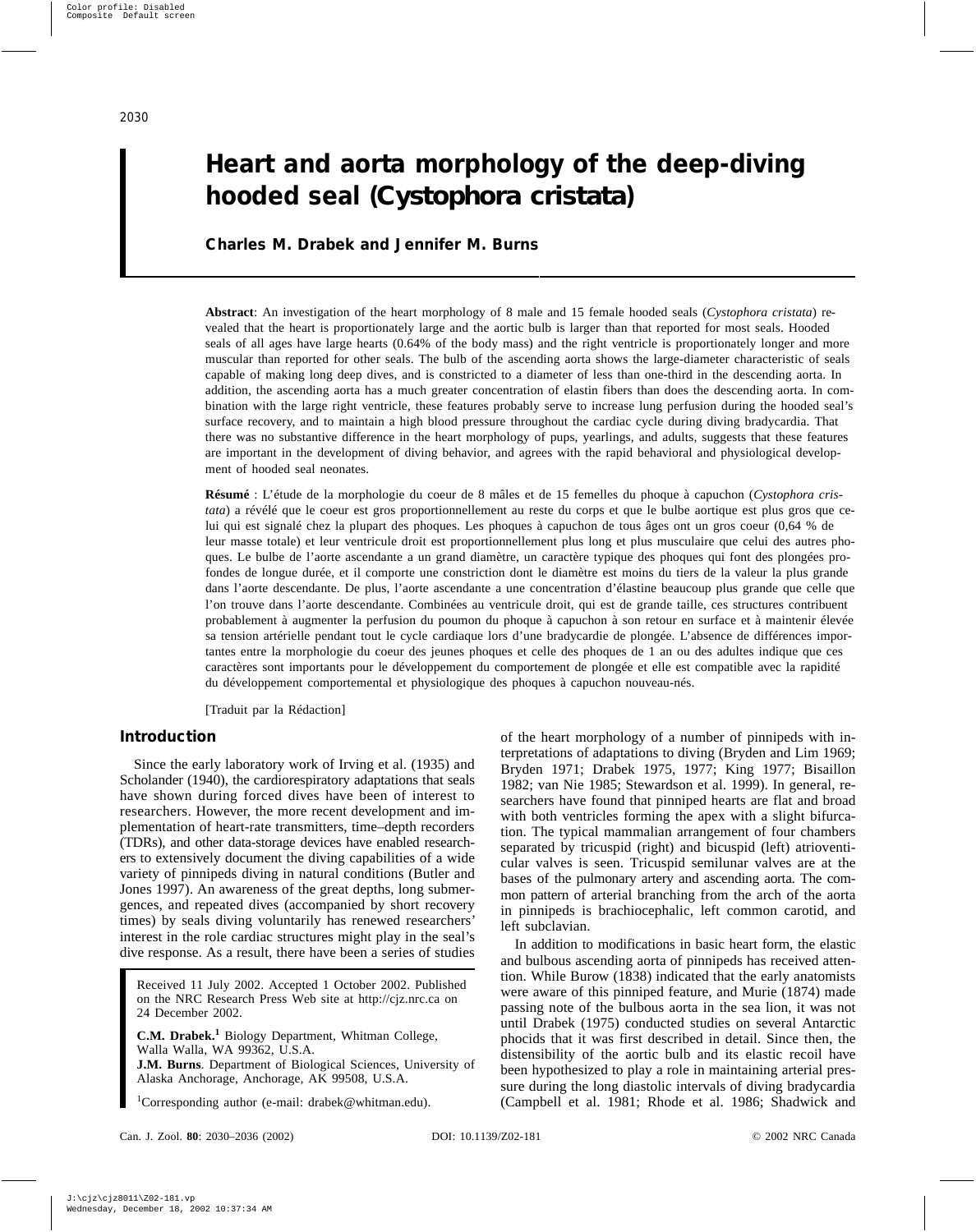| Seal          |           |             | Heart measurement |                  |                    |                |
|---------------|-----------|-------------|-------------------|------------------|--------------------|----------------|
| ID No.        | Age       | <b>Sex</b>  | Mass (kg)         | Mass $(g)$       | Circumference (mm) | Height (mm)    |
| 1999.8104     | $<$ 4 d   | M           | 30.0              | 180              |                    |                |
| 1999.8105     | $<$ 4 d   | M           | 31.0              | 228              |                    |                |
| Mean          |           |             | 30.5              | 204              |                    |                |
| 1999.8110     | $4 - 10d$ | M           | 30.0              | 212              |                    |                |
| 1999.8112     | $4 - 10d$ | F           | 30.0              | 216              |                    |                |
| 1999.8129     | $4 - 10d$ | $_{\rm F}$  | 29.5              | 228              |                    |                |
| 1999.8108     | $4-10d$   | M           | 38.0              | 218              |                    |                |
| 1999.8123     | $4-10d$   | M           | 31.1              | 156              |                    |                |
| 1999.8117     | $4-10d$   | F           | 28.8              | 156              |                    |                |
| 2000.1        | $4-10d$   | M           | 48.0              | 288              | 255                | 73             |
| 2000.2        | $4 - 10d$ | M           | 39.5              | 178              | 216                | 64             |
| 2000.5        | $4-10d$   | F           | 50.0              | 238              | 262                | 70             |
| 2000.8        | $4-10d$   | $\mathbf F$ | 35.5              | 188              | 232                | 62             |
| Mean $\pm$ SE |           |             | $36.04 \pm 2.46$  | $207.8 \pm 12.7$ | $241 \pm 11$       | $67.3 \pm 2.6$ |
| 2000.11       | 1 year    | M           | 53.0              | 394              | 299                | 87             |
| 2000.10       | 1 year    | F           | 54.0              | 397              | 299                | 88             |
| 2000.12       | 1 year    | F           | 50.0              | 326              | 280                | 89             |
| Mean $\pm$ SE |           |             | $52.3 \pm 1.2$    | $327+23$         | $293 \pm 6$        | $88.0 \pm 0.6$ |
| 1999.8101     | Adult     | $\mathbf F$ | 176.5             | 1110             |                    |                |
| 1999.8103     | Adult     | F           | 147.5             | 1004             |                    |                |
| 1999.8106     | Adult     | F           | 142.5             | 942              |                    |                |
| 1999.8107     | Adult     | F           | 152.5             | 972              |                    |                |
| 1999.8109     | Adult     | F           | 160.5             | 1098             |                    |                |
| 1999.8111     | Adult     | $\mathbf F$ | 154.5             | 1102             |                    |                |
| 2000.6        | Adult     | F           | 143.0             | 908              | 435                | 134            |
| 2000.7        | Adult     | $\mathbf F$ | 179.0             | 1116             | 445                | 165            |
| Mean $\pm$ SE |           |             | $157.0 \pm 5.0$   | $1031 \pm 30$    | $440+5$            | $150 \pm 16$   |

**Table 1.** *Cystophora cristata* specimens used for heart measurements.

Gosline 1995), as well as reducing cardiac work, and thus, conserving oxygen during dives (Blix and Folkow 1983).

Recently, Folkow and Blix (1995, 1999) reported that the diving behavior of hooded seals included the ability to dive to depths greater than 1000 m and to remain submerged longer than 52 min. This diving behavior is particularly impressive in light of the small body mass (98–235 kg) of the seals they studied. In fact, the only pinnipeds to dive deeper (1529 m) and longer (120 min) than hooded seals are the much larger male northern (*Mirounga angustirostris*, 2000 kg) and female southern (*Mirounga leonina*, 600 kg) elephant seals (Schreer and Kovacs 1997).

Although the cardiovascular anatomical adaptations that play a role in the deep- and long-diving behavior of pinnipeds have been described for some species (Drabek 1975; Rhode et al. 1986), the anatomy of the hooded seal's heart and aorta is unknown. Similarly, there is nothing known about the ontogeny of heart morphology or the role that it might play in the development of the cardiovascular control necessary for diving in juveniles. In light of the remarkable diving behavior of adults and the extremely short developmental period of pups (Bowen et al. 1985), the objective of this study was to characterize the hooded seal heart and aorta morphology and to compare it with that of other seal species.

#### **Materials and methods**

The hearts of 8 males and 15 females representing weaned pups, yearlings, and adults were studied (Table 1). Hearts were taken in March and April of 1999 and 2000 in the pack ice off the Greenland coast (between 70° and 72°N and 12° and 18°W) under permit from the Norwegian National Committee on Ethics in Animal Experimentation and imported under the Marine Mammal Protection Act permit No. 782- 1399. All animals were autopsied immediately following collection, and the hearts were either measured at the time of collection or stored cold and measured within 72 h. The hearts of the three yearlings were weighed when fresh, frozen, and then thawed, fixed in 10% formalin, and stored in 30% isopropyl alcohol until measurements were taken 2 months later. All hearts were treated in the same way, to avoid any measurement variability due to preservation protocol.

#### **Measurements**

Hearts were rinsed, flushed in water, and the pericardium and greater vessels removed before weighing on an electronic balance to the nearest gram. Measurements were taken with Helios needle calipers. Heart circumference was measured at the point of greatest circumference, and nonseptal ventricle walls were measured at their points of maximal thickness. Heart height was measured from the orifice of the pulmonary valve to the apex. The internal measurements of the right ventricle that were used to derive the ventricular length and width indices followed the rectilinear triangle used by Drabek (1975). Comparisons of mass-specific heart masses and relative heart sizes among age groups were performed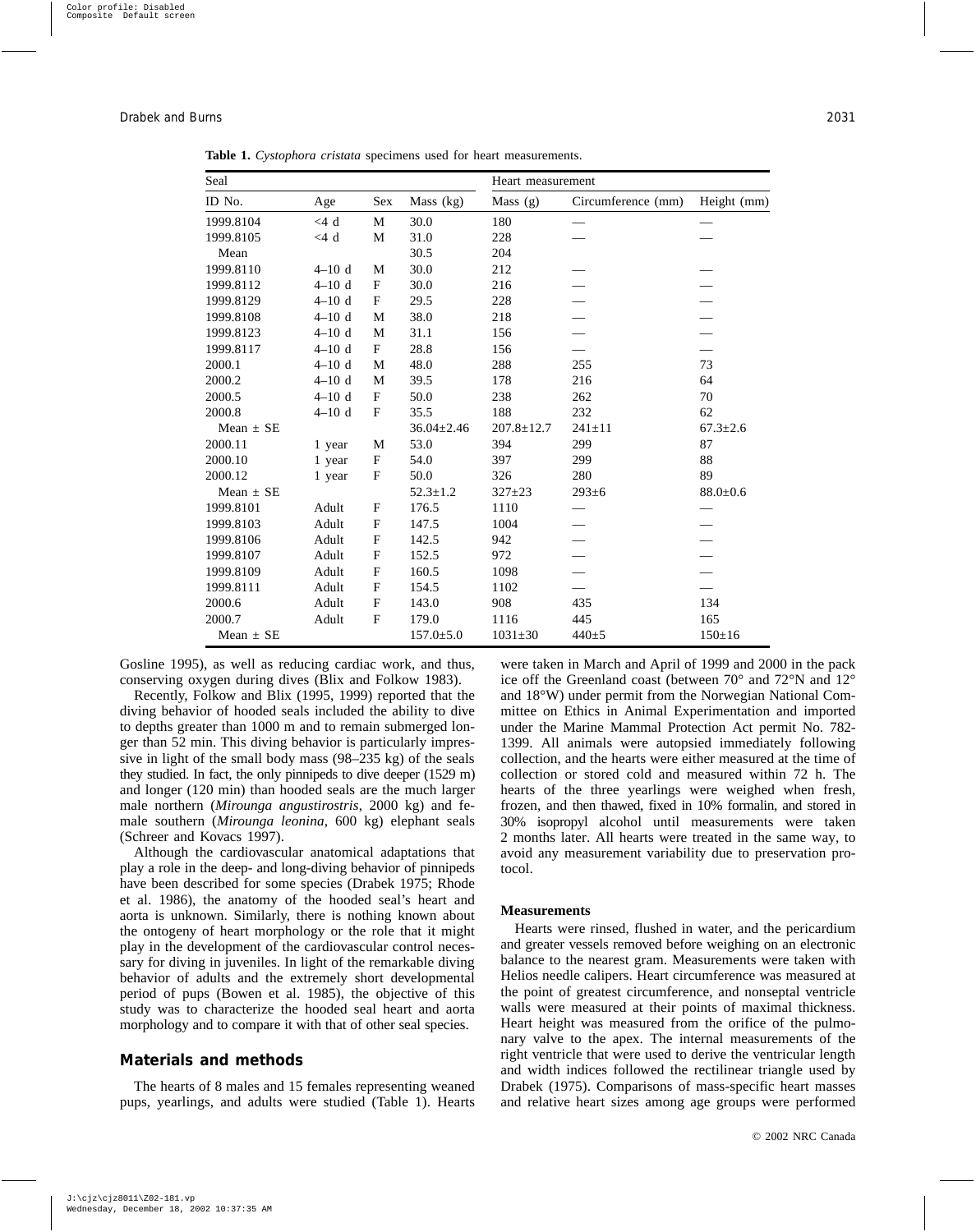|                                                                                                                                                         |                 |                       |                 | Right ventricle |                |                             |                 |                                                                                                                                                                                                                                                                                 |
|---------------------------------------------------------------------------------------------------------------------------------------------------------|-----------------|-----------------------|-----------------|-----------------|----------------|-----------------------------|-----------------|---------------------------------------------------------------------------------------------------------------------------------------------------------------------------------------------------------------------------------------------------------------------------------|
|                                                                                                                                                         |                 | Heart                 | Heart form      | Length          | Width          | Percent left                | Percent         |                                                                                                                                                                                                                                                                                 |
| Species                                                                                                                                                 | $\geq$          | $(mean \pm SE\%$ TBM) | $(mean \pm SE)$ | index           | index          | ventricle thickness         | heart mass      | Source                                                                                                                                                                                                                                                                          |
| Cystophora cristata                                                                                                                                     |                 |                       |                 |                 |                |                             |                 |                                                                                                                                                                                                                                                                                 |
| Newborns                                                                                                                                                |                 | $0.66 + 0.08$         |                 |                 |                |                             |                 | This study                                                                                                                                                                                                                                                                      |
| Weaned pups                                                                                                                                             | $\supseteq$     | $0.59 + 0.03$         | $28 + 0.7$      | 93              | 59             | 84                          | 22              | This study                                                                                                                                                                                                                                                                      |
| Yearlings                                                                                                                                               | $\epsilon$      | $0.71 + 0.03$         | $30 + 0.8$      | 80              | 39             | 68                          | $\overline{1}$  | This study                                                                                                                                                                                                                                                                      |
| Adults                                                                                                                                                  | $\infty$        | $0.68 + 0.01$         | $34 + 3.1$      | 102             | $\frac{9}{4}$  | 58                          | 22              | This study                                                                                                                                                                                                                                                                      |
| Pagophilus groenlandicus                                                                                                                                |                 |                       |                 |                 |                |                             |                 |                                                                                                                                                                                                                                                                                 |
| Pups                                                                                                                                                    | 4               | $0.61 + 0.02$         |                 |                 |                |                             |                 | J.M. Burns, unpublished data                                                                                                                                                                                                                                                    |
| Adults                                                                                                                                                  | 3               | $0.69 + 0.04$         |                 |                 |                |                             |                 | J.M. Burns, unpublished data                                                                                                                                                                                                                                                    |
|                                                                                                                                                         | O               | 0.59                  | 33              | 69              | 55             | 33                          |                 | Bisaillon 1982                                                                                                                                                                                                                                                                  |
| Mirounga leonina                                                                                                                                        |                 |                       |                 |                 |                |                             |                 |                                                                                                                                                                                                                                                                                 |
| Adults                                                                                                                                                  | 37              | 0.7                   |                 |                 |                |                             |                 | Bryden 1971                                                                                                                                                                                                                                                                     |
| Leptonychotes weddellii                                                                                                                                 |                 |                       |                 |                 |                |                             |                 |                                                                                                                                                                                                                                                                                 |
| Adults                                                                                                                                                  | 6               | $0.5 + 0.08$          | 29              | 77              | $\overline{6}$ | $\overline{0}$              | $\frac{8}{18}$  | Drabek 1975                                                                                                                                                                                                                                                                     |
| Lobodon carcinophagus                                                                                                                                   |                 |                       |                 |                 |                |                             |                 |                                                                                                                                                                                                                                                                                 |
| Adults                                                                                                                                                  | $\epsilon$      | $0.5 + 0.04$          | 57              | $\mathcal{L}$   | 50             | $\mathcal{L}^{\mathcal{G}}$ | $\overline{0}$  | Drabek 1975                                                                                                                                                                                                                                                                     |
| Ommatophoca rossii                                                                                                                                      |                 |                       |                 |                 |                |                             |                 |                                                                                                                                                                                                                                                                                 |
| Adults                                                                                                                                                  | $\mathbf{\sim}$ | 0.5                   | 36              | $\mathcal{O}$   | $\overline{c}$ | 35                          | $\frac{8}{18}$  | Drabek 1975                                                                                                                                                                                                                                                                     |
| Hydrurga leptonyx                                                                                                                                       |                 |                       |                 |                 |                |                             |                 |                                                                                                                                                                                                                                                                                 |
| Adult                                                                                                                                                   |                 |                       | 37              | 55              | $50\,$         | $\Omega$                    | $\overline{15}$ | Drabek 1975                                                                                                                                                                                                                                                                     |
| Phoca vitulina                                                                                                                                          |                 |                       |                 |                 |                |                             |                 |                                                                                                                                                                                                                                                                                 |
| Weaned pup                                                                                                                                              |                 | $0.56$<br>0.7         |                 |                 |                |                             |                 | J.M. Burns, unpublished data                                                                                                                                                                                                                                                    |
| Pusa hispida <sup>a</sup>                                                                                                                               |                 |                       |                 |                 |                |                             |                 | Crile and Quiring 1940                                                                                                                                                                                                                                                          |
| Erignathus barbatus <sup>a</sup>                                                                                                                        |                 | 0.5                   |                 |                 |                |                             |                 | Crile and Quiring 1940                                                                                                                                                                                                                                                          |
| The maximal thickness of the nonseptal wall of the right ventricle is<br><b>Note:</b> The heart form is expressed as height/circumference $\times$ 100. |                 |                       |                 |                 |                |                             |                 | expressed as a percentage of the thickness of the wall of the left ventricle. The mass of the septal wall is included in the total heart<br>The length and width of the right ventricle are indices of the length and width of the right ventricular chamber (see Drabek 1975). |
| mass and is not considered part of the right ventricle.<br>${}^a$ Age unknown.                                                                          |                 |                       |                 |                 |                |                             |                 |                                                                                                                                                                                                                                                                                 |
|                                                                                                                                                         |                 |                       |                 |                 |                |                             |                 |                                                                                                                                                                                                                                                                                 |

Table 2. Heart parameters of seals.

**Table 2.** Heart parameters of seals.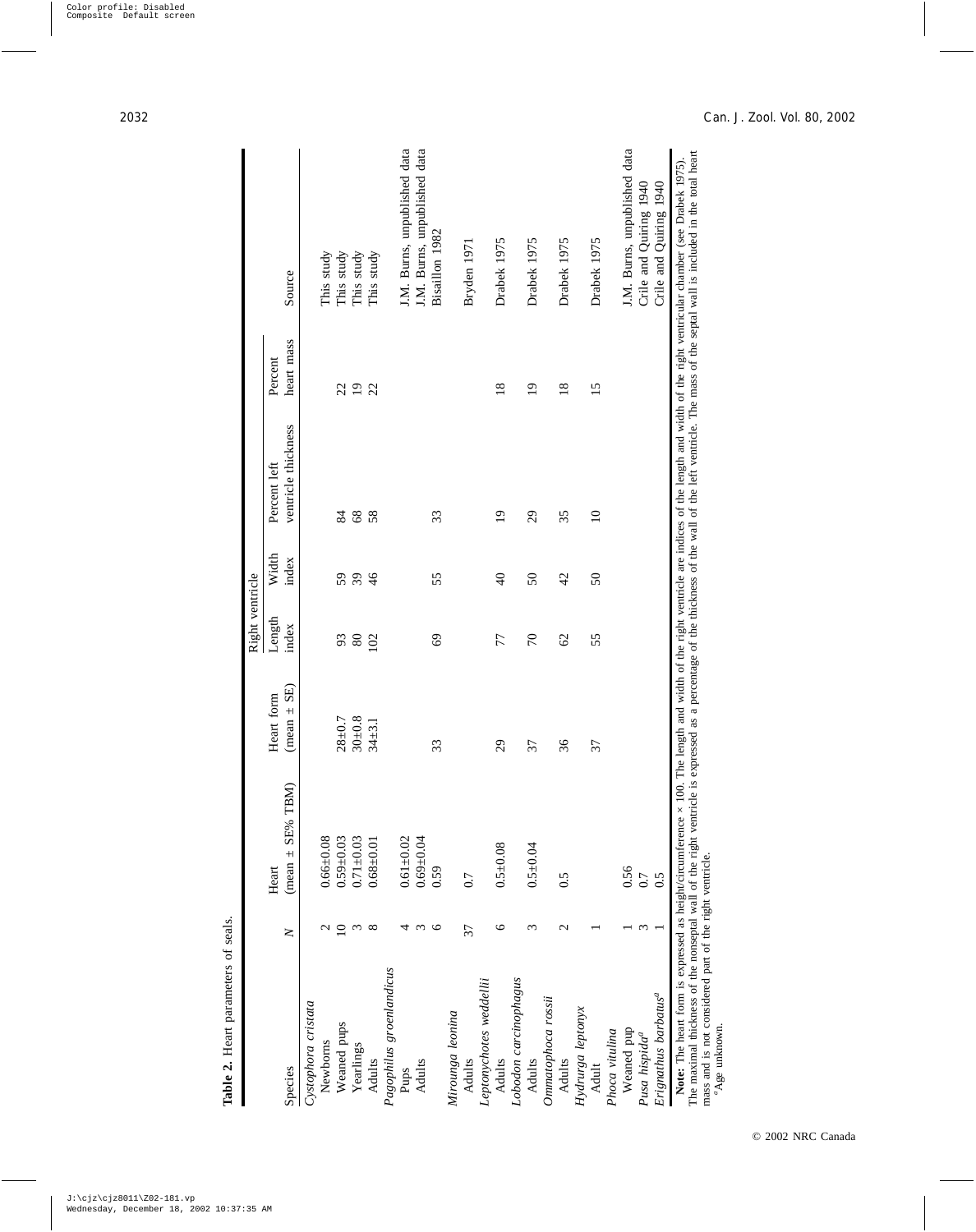|  | Table 3. Comparisons of aortic bulb morphlogy. |  |  |  |
|--|------------------------------------------------|--|--|--|
|--|------------------------------------------------|--|--|--|

|                         | Aortic bulb |          |             |
|-------------------------|-------------|----------|-------------|
|                         | Increase    | Decrease |             |
| <b>Species</b>          | (% )        | (% )     | Source      |
| Cystophora cristata     |             |          |             |
| Weaned pups             | 44          |          | This study  |
| Yearlings               | 68          | 66       | This study  |
| Adults                  | 67          |          | This study  |
| Leptonychotes weddellii | 73          |          | Drabek 1975 |
| Lobodon carcinophagus   | 82          |          | Drabek 1975 |
| Ommatophoca rossii      | 53          |          | Drabek 1975 |
| Hydrurga leptonyx       | 33          |          | Drabek 1975 |
| Neophoca cinerea        |             | 50       | King 1977   |
| Phocarctos hookeri      |             | 50       | King 1977   |
| Mirounga leonina        |             | 48       | King 1977   |

**Note:** The percent increase in the aortic bulb is expressed as the inside diameter of the aortic bulb over the inside diameter of the base of the aorta. The percent decrease in the aortic bulb is expressed as the decrease in the outside diameter between the aortic bulb and the beginning of the descending aorta at the level of the ligamentum arteriosum.

using one-way ANOVA methods, and significance was assumed at  $p < 0.05$ .

#### **Histology**

Two tissue blocks  $(5 \times 5 \text{ mm})$  were removed from the aorta of yearling female 2000.10 and yearling male 2000.11. One block was taken from the greatest diameter of the aortic bulb proximal to the brachiocephalic artery and the other from the descending aorta immediately distal to the ligamentum arteriosum. The blocks were embedded in paraffin, sectioned, and stained with Verhoff's van Gieson for elastin by Histo-TechNologies, Inc., Cleona, Pa., following standard histological procedures (Presnell and Schreibman 1997). The sections were studied with light microscopy as follows: 10 randomly selected fields of the tunica media, in each of the two sections of the aorta, were studied at  $\times$ 40, with a 10  $\times$  10  $\mu$ m<sup>2</sup> disk in view. The number of elastin strands across one 10 square row were recorded in each of the 10 fields and averaged. The difference between the means of the number of elastin strands counted in the tunica media in the two aorta sections was compared.

#### **Results**

#### **Heart morphology**

The mass  $(n = 23)$  and shape  $(n = 9)$  of the hearts measured as part of this project are shown in Table 1. There were significant differences in the mass-specific heart mass of neonates, weaned pups, yearlings, or adult females on both a total (TBM) and lean (LBM) body mass basis (TBM: one-way ANOVA,  $F_{[3,21]} = 5.72$ ,  $p = 0.005$ ; LBM:  $F_{[3,21]} =$ 3.51,  $p = 0.033$ ) (Table 2). In both cases, weaned pups had hearts that differed in relative size from those of adults (Tukey's HSD (honestly significant difference) test). However, the direction of difference varied. On a total body mass basis, weaned pups had hearts smaller than those of adults (0.59 vs. 0.68%), but when expressed on a LBM basis, weaned pups had hearts larger than those of adults  $(1.05 \text{ vs. } 0.88\%)$ . There were no differences in relative heart size between adults and yearlings or between neonatal and weaned pups (one-way ANOVA,  $F_{[2,18]} = 3.18$ ,  $p = 0.06$ ). Within age classes there was no difference between pup sexes (Student's *t* test, *p* = 0.58) or between the two collection years (Student's *t* test,  $p = 0.09$  pups;  $p = 0.11$  adults).

In appearance, the apex of the heart was rounded and was formed by the convergence of the right and left ventricles. Internally, the atrioventricular valves had the characteristic mammalian pattern of three cusps in the right valve and two cusps in the left valve, and the aortic and pulmonary valves each had the typical three semilunar cusps. Heart-form calculations indicate that the hooded seal's heart is short and broad, as is typical of other phocid seals (Table 2). However, the length and width indices of the right ventricular chambers show that the hooded seal has a longer right ventricle than other pinniped species for which such data have been reported (Drabek 1975; Bisaillon 1982). In addition, relative to the left ventricular wall, the right ventricular wall of the hooded seal is much thicker than in other species studied. Relative ventricular thickness declined with age: while the right ventricular wall was 84% as thick as the left in pups, it was only 58% as thick as the left in adults. This change likely reflects a greater increase in the myocardium of the left ventricle with age, rather than an atrophy of the right. This is confirmed by the fact that the right ventricle accounted for approximately 20% of the heart mass in all age classes, a slightly larger proportion than in other species.

#### **Aorta morphology and histology**

The arch of the aorta had three main branches: a brachiocephalic artery, a left common carotid artery, and a left subclavian artery. The inside diameter of the aortic bulb increased 44% over the base of the aorta in the pups, and it increased 68 and 67% in diameter in yearlings and adults, respectively (Table 3). The descending aorta in the yearling hooded seal constricted markedly immediately following the aortic bulb at the level of the ligamentum arteriosum (Table 3). While the tunica media of the bulb consisted primarily of anastomostic elastin strands (Fig. 1), we found significantly fewer elastin strands in the tunica media at the level of the ligamentum arteriosum (yearling female 2000.10: bulb 32.1  $\pm$ 1.1 (mean  $\pm$  SE) fibers/area vs. 16.2  $\pm$  0.9 fibers/area in the descending aorta). A similar pattern in the difference in elastinstrand density in the bulb and aorta was also seen in yearling male 2000.11 (bulb  $23.9 \pm 0.84$  fibers/area vs.  $15.3 \pm 1.2$  fibers/ area in the descending aorta).

#### **Discussion**

Overall, the relative size of hooded seal hearts was similar to other phocids, which as a group have larger hearts than predicted on the basis of allometric scaling of mammalian heart size ( $M<sub>h</sub> = 0.0059$   $M<sub>b</sub><sup>0.98</sup>$ , where  $M<sub>h</sub>$  is heart mass in kilograms and  $M<sub>b</sub>$  is body mass in kilograms; Schmidt-Nielsen 1997). Using this equation, the average ratio of the observed heart mass to the expected heart mass in adult hooded seals is 1.2. The relatively large heart size of marine mammals has been related to their diving behavior (Ridgway and Johnston 1966; Bryden and Lim 1969). For example, Ridgway and Johnston (1966) hypothesized that the larger heart, higher hemoglobin concentration, greater blood volume, and larger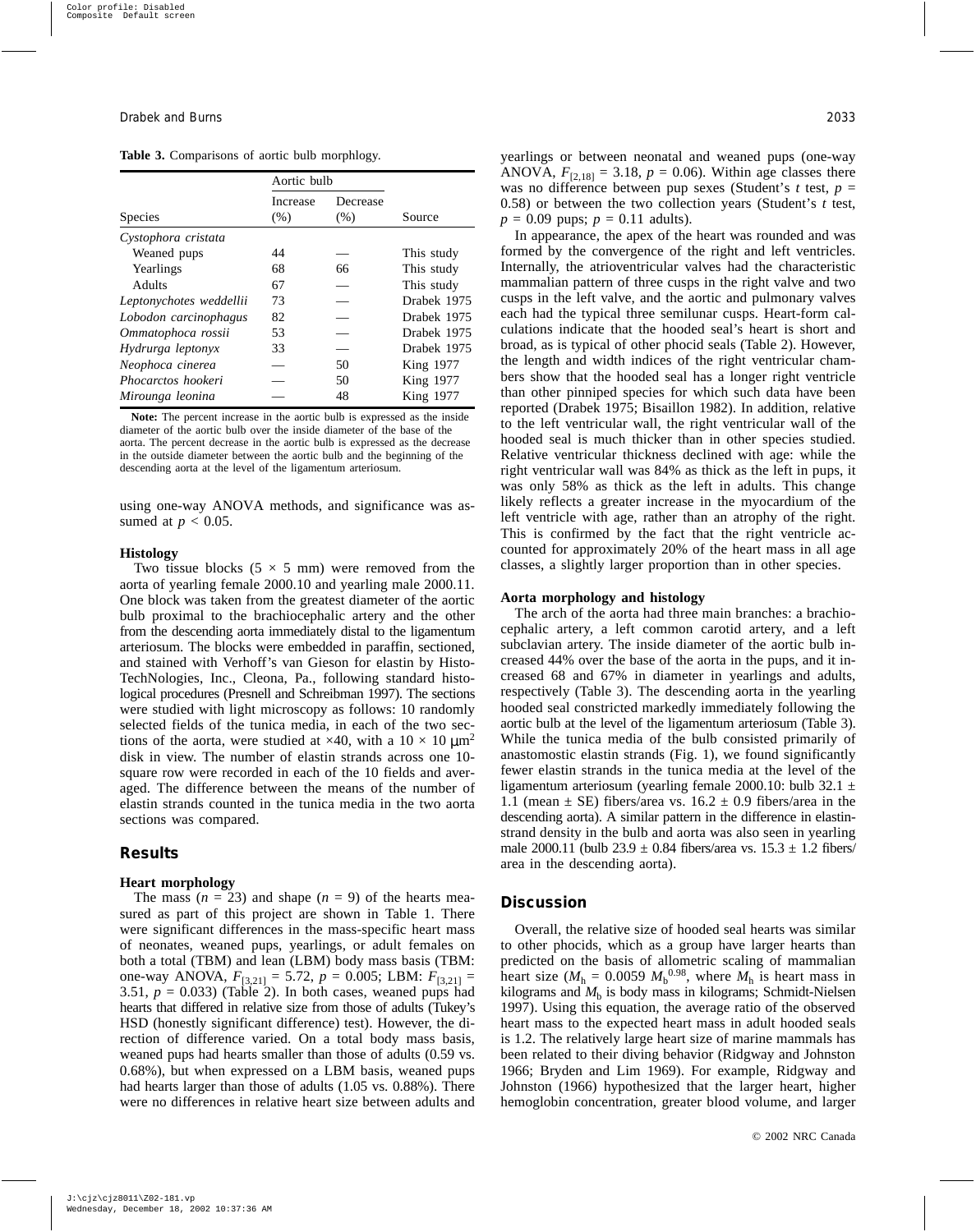

**Fig. 1.** Cross sections (×400) through the tunica media, showing a greater density of stained (Verhoff's van Gieson for elastin) elastin strands in the aortic bulb (top) than in the descending aorta immediately distal to the ligamentum arteriosum (bottom).

oxygen stores of Dall's porpoise (*Phocoenoides dalli*) were adaptations that permitted *P. dalli* to exploit swifter prey and feed at greater depths than *Tursiops truncatus*. However, in our study there was little evidence that heart size was correlated with diving strategy. Adult hooded seals had hearts that were similar in relative size to those of other phocids, despite the fact that they make remarkably long and deep dives for their body size (Folkow and Blix 1995, 1999). And, while yearling hearts were proportionately larger than those of other species, this could be due to the small sample size.

From an anatomical perspective, the broad short heart of the adult hooded seal is similar to that of other adult phocids (Drabek 1975; Bisaillon 1982). However, hooded seals do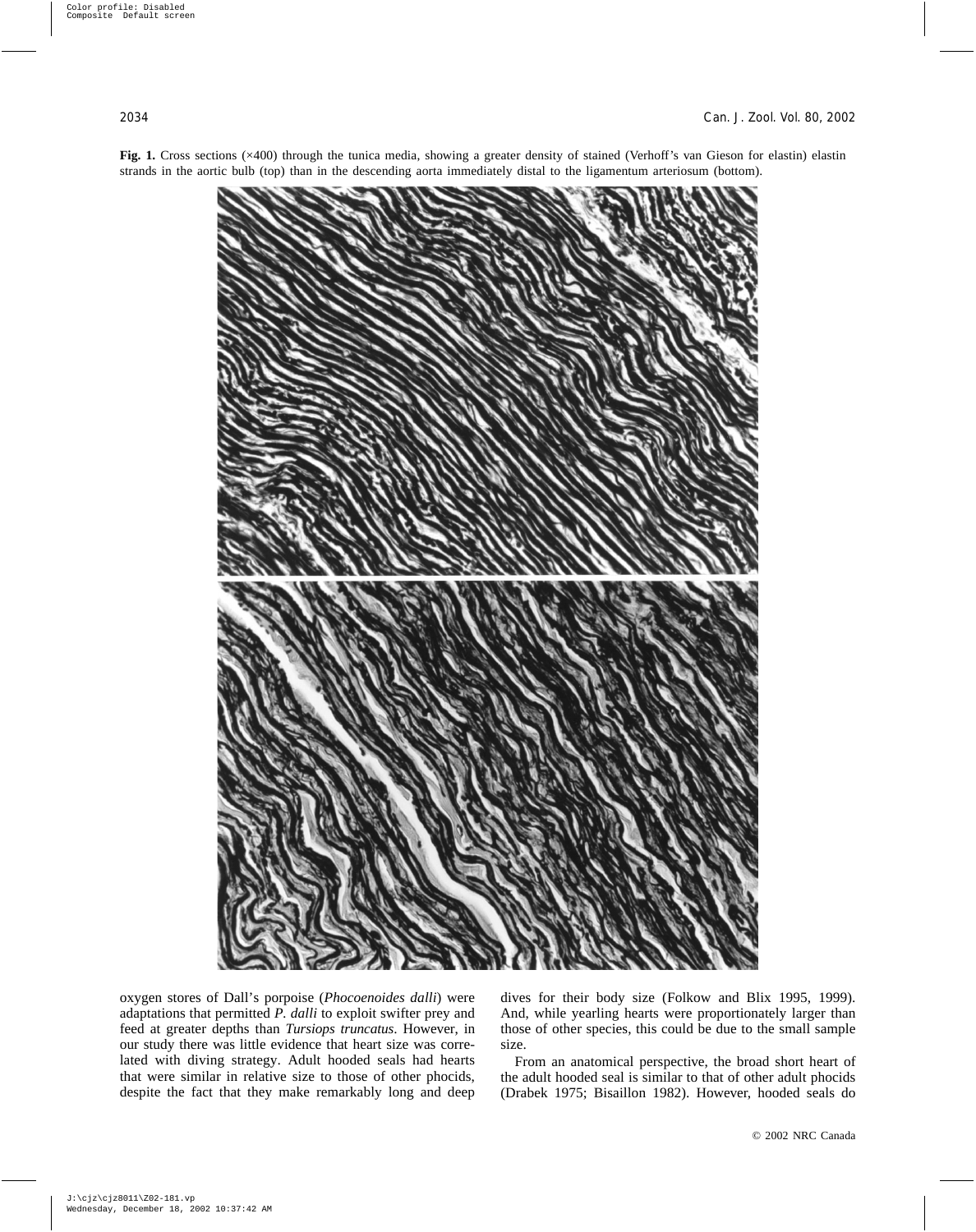have a longer right ventricle than reported for fissiped and other pinniped carnivores (Davis 1964; Drabek 1975), and the internal architecture of the right-ventricular chambers is most similar to that of the deep- and long-diving Weddell seal (*Leptonychotes weddellii*) (Drabek 1975). However, hooded seals of all ages had right ventricles larger and more robust than those reported for other seals (Drabek 1977; Bisaillon 1982). The proportionately large right ventricle might contribute to diving efficiency by permitting a greater cardiac output for a given pulmonary vascular resistance. This would increase lung perfusion during surface recovery. Therefore, if one interprets ventricular design as more reflective of physiological adaptations to diving than relative heart mass, then these data fit with the observed behavioral patterns.

Similarly, while the branching pattern of the greater vessels from the aorta in the hooded seal is like that reported for other phocids (King 1977), the size of the bulb in the ascending aorta (expressed as a percent increase in the aorta's greatest diameter, proximal to the brachiocephalic artery, over the diameter of the base of the aorta; Drabek 1975) is much greater than that reported for any seals other than the Weddell and crabeater seals (*Lobodon carcinophagus*). The descending aorta in the hooded seal constricts markedly immediately following the aortic bulb at the level of the ligamentum arteriosum. This, too, might represent an adaptation for deep and long dives. In 1888, Turner (quoted in King 1977) suggested that such a change in the diameter of the aorta of southern elephant seals would facilitate the blood flow in subsequent vessels. More recently, Hochachka (2000) used magnetic resonance imaging and magnetic resonance spectroscopy to image the heart, aortic bulb, and descending aorta of a juvenile northern elephant seal during a simulated dive. He found that the aortic bulb allowed continuous blood flow throughout both systole and diastole, and so removed the large changes in blood flow across the cardiac cycle that are typical of terrestrial mammals (Hochachka 2000). Thus, in hooded seals, the abrupt decrease in diameter, accompanied by less-elastic distensibility in the descending aorta immediately distal to the aortic bulb, likely helps maintain a high blood pressure during diving bradycardia. Overall, the morphological data suggest that hooded seals have a heart that is well suited to long and deep diving.

It was also possible to assess the ontogenetic changes in heart morphology and compare them with earlier work done by Bryden and Lim (1969). These authors found that the hearts of newborn southern elephant seals were relatively large at birth, decreased in *relative* mass during lactation, and then increased again during the post-natal fast. They considered this last change to be representative of growth of the heart at the beginning of the weaned pup's diving activity and to be indicative of the developing diving and breathholding ability. However, our findings suggest that instead of differential rates of heart growth, changes in relative heart mass are due to age-related changes in body composition. At the end of the lactation period, weaned hooded seal pups were 44% fat, approximately 20% more than all other age classes. Thus, it is not surprising that they had the smallest heart size, when size was expressed *on a total body mass basis*. However, when their heart size was expressed on a lean body mass basis, they had hearts that were 20% larger than adults. In combination, these findings suggest that agerelated changes in organ sizes must account for the rapid accumulation of blubber during the nursing period, and the subsequent reduction in fat mass during the post-weaning fast.

While the interplay between body composition, body mass, and heart mass is one reason that there was little change in the relative heart mass of hooded seals with age, it is possible that this was due instead to the maturity of the pups at birth and their rapid growth rates during lactation. Hooded seal pups are large at birth (12% of the maternal mass) and are one of only two phocid species born with adult pelage and a subcutaneous blubber layer (Oftedal et al. 1991). The precocial status, short lactation period (4 d), and fast growth rates (up to 7 kg/d) of the pups is thought to be related to the unstable sea ice substrate on which they are born (Bowen et al. 1985), but the chance of early entry into the water may also have selected for early development of the cardiovascular system. Indeed, the heart is a much larger fraction of the total muscle mass of pups than it is of adults (3.45 vs. 2.42%, muscle mass determined by complete dissection; J.M. Burns, unpublished data). In addition to being large, the heart appears to be relatively mature: unlike other species (Castellini et al. 1994; Zenteno-Savin 1997), young hooded seal pups demonstrate bouts of sleep apnea, and these bouts are accompanied by marked bradycardia (J.M. Burns, unpublished data).

In summary, the hooded seal is unique in being a smallsized seal capable of long deep dives. The morphology of the heart and ascending aorta of the hooded seal is probably related to its diving behavior. The relatively large heart, the large right ventricle, and the prominent aortic bulb in the pup, probably reflect the pup's rapid growth and efficient development. Such morphological features likely play an important role in the development of diving behavior. A large right ventricle would increase lung perfusion during surface recovery, and the aortic bulb would be important in maintaining high arterial pressure and continuous blood flow throughout both systole and diastole during diving bradycardia. All such adaptations would contribute to foraging efficiency.

#### **Acknowledgements**

The authors thank Dr. Arnoldus Blix, Dr. Lars Folkow, and the crew of the R/V *Jan Mayen* for their assistance with sample collection. Specimens were collected under a permit from the Norwegian National Committee on Ethics in Animal Experimentation and were imported under the Marine Mammal Protection Act permit No. 782-1399. Whitman College is acknowledged for its support, and we acknowledge the constructive criticisms of the anonymous reviewers.

#### **References**

- Bisaillon, A. 1982. Notes on the anatomy of the heart in the harp seal (*Pagophilus groenlandicus* Erxlegen, 1777). Acta Anat. **144**: 177–184.
- Blix, A.S., and Folkow, B. 1983. Cardiovascular adjustments to diving in mammals and birds. *In* Handbook of physiology: section 2. The cardiovascular system. Vol. III. Peripheral circulation and organ blood flow. Part 2. *Edited by* J.T. Shepherd and